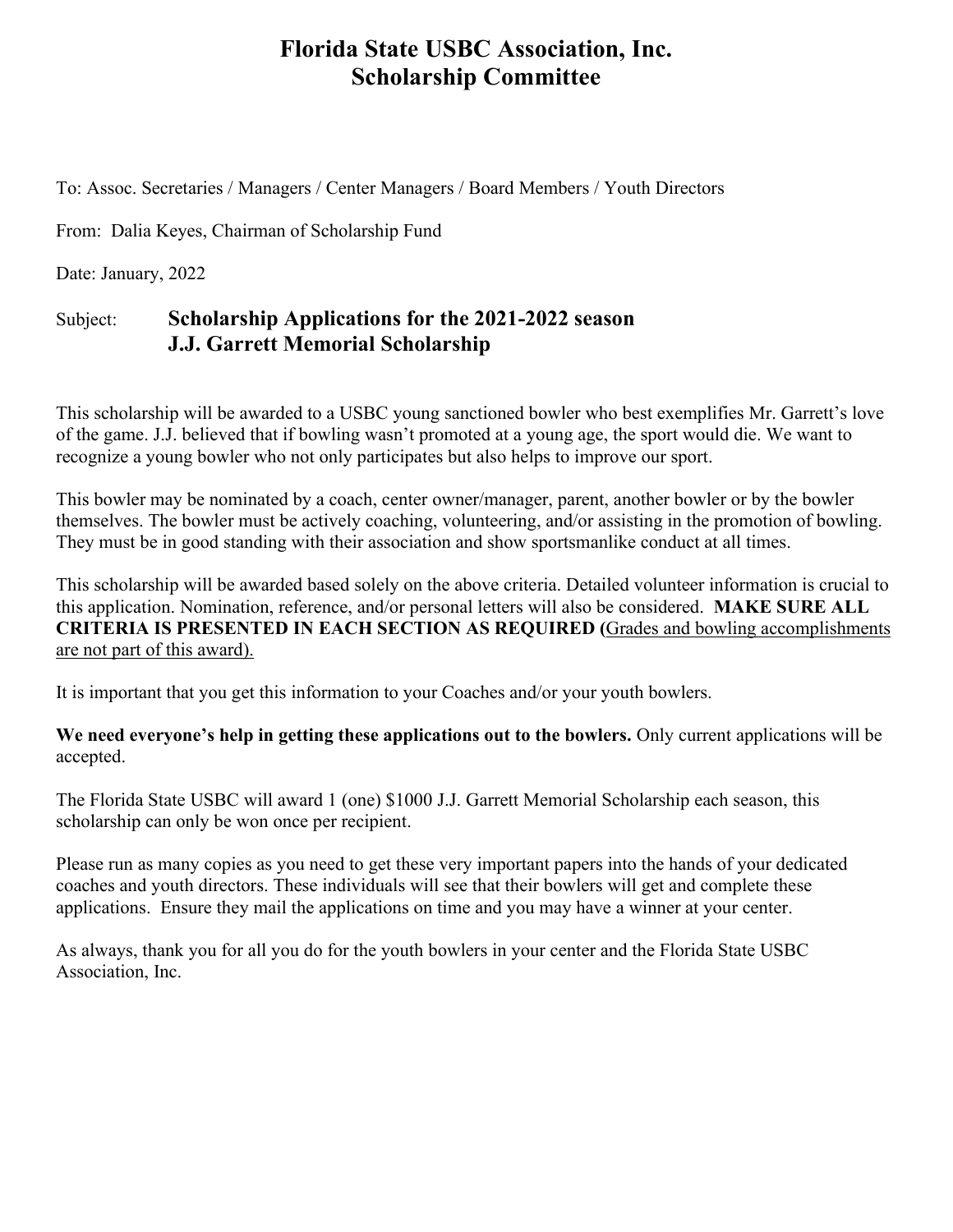#### **FSUSBC J. J. GARRETT MEMORIAL SCHOLARSHIP APPLICATION**

**THE FSUSBC J.J. GARRETT MEMORIAL SCHOLARSHIP** will be awarded to a USBC Youth or Adult sanctioned bowler (under age 20 as of August 1, of the current bowling season) who best exemplifies Mr. Garrett's love of the game. J.J. believed that if bowling wasn't promoted at a young age, the sport would die. We want to recognize a young bowler who not only participates but also helps to improve our sport.

# **ELIGIBILITY AND REQUIREMENTS**

- 1. Be an active sanctioned FSUSBC Youth/Adult member. Have not reached their 20<sup>th</sup> birthday prior to August  $1<sup>st</sup>$  of the current season and are in compliance with USBC Youth Rule 400 (for youth members)
- 2. **MAKE SURE ALL CRITERIA IS PRESENTED IN EACH SECTION AS REQUIRED.**
- 3. Include a letter of nomination, a letter of reference, and a letter from each volunteer organization's coordinator. (**grades and bowling accomplishments are not part of this award**)
- 4. Return all completed documents and all parts of application to Chairman of Scholarship Committee **post-marked by May 1, 2022.**

# **PARTIAL OR INCOMPLETE APPLICATIONS WILL NOT BE ACCEPTED.**

# **FILL IN ALL BLANKS**

# **SECTION A- NOMINEE/APPLICANTS' INFORMATION**

| Full Name                                                     |                       |                                  |
|---------------------------------------------------------------|-----------------------|----------------------------------|
|                                                               |                       | $\mathop{\mathrm{Zip}}\nolimits$ |
| Date of Birth                                                 | Current Age           |                                  |
| Home Phone                                                    | Cell Phone            |                                  |
| E-Mail                                                        |                       |                                  |
| USBC#                                                         | Date of HS Graduation |                                  |
| Local Assoc. Name                                             | College Student Yes   | No                               |
| To what Colleges, Trade or Technical Schools have you applied |                       |                                  |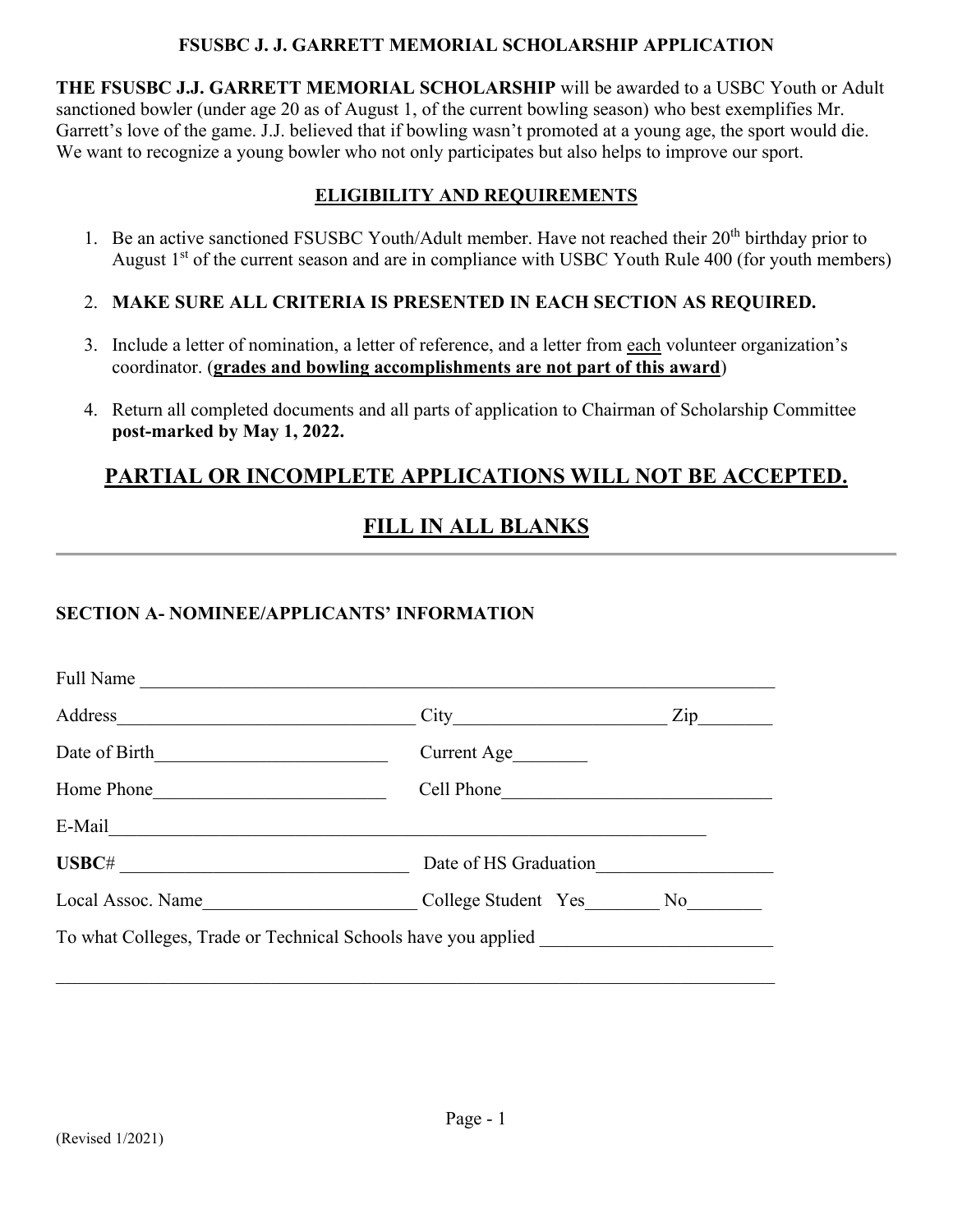### **FSUSBC J. J. GARRETT MEMORIAL SCHOLARSHIP APPLICATION**

### **APPLICANTS' NAME**

#### **SECTION B – VOLUNTEER SERVICE(S)**

Please answer the following questions on a separate sheet(s) of paper. Please include as much detail as possible.

## **CHECK OFF AS COMPLETED**

- $\Box$  List all volunteer activities and years involved (i.e. local association, leagues, youth leader program, bowling offices held, etc.)
- $\square$  List other activities (school, clubs, church, etc.)
- $\Box$  List any other activities not covered in the above questions you feel pertain to promoting the sport of bowling.

| <b>Volunteer Activities:</b>  | <b>Dates</b> | Letter          |
|-------------------------------|--------------|-----------------|
|                               |              | <b>Included</b> |
|                               |              |                 |
|                               |              |                 |
|                               |              |                 |
|                               |              |                 |
| <b>Other Activities:</b>      |              |                 |
|                               |              |                 |
|                               |              |                 |
|                               |              |                 |
| <b>Additional Activities:</b> |              |                 |
|                               |              |                 |
|                               |              |                 |
|                               |              |                 |

**Attach additional sheets as needed to list all areas of activities**.

Attach all letters from all volunteer coordinators of each activity. Letters should list their name, address, and a phone number. Please have them verify activities, hours, contribution you have made to their organization. *Place letters after the list(s) of activities on page 2.*